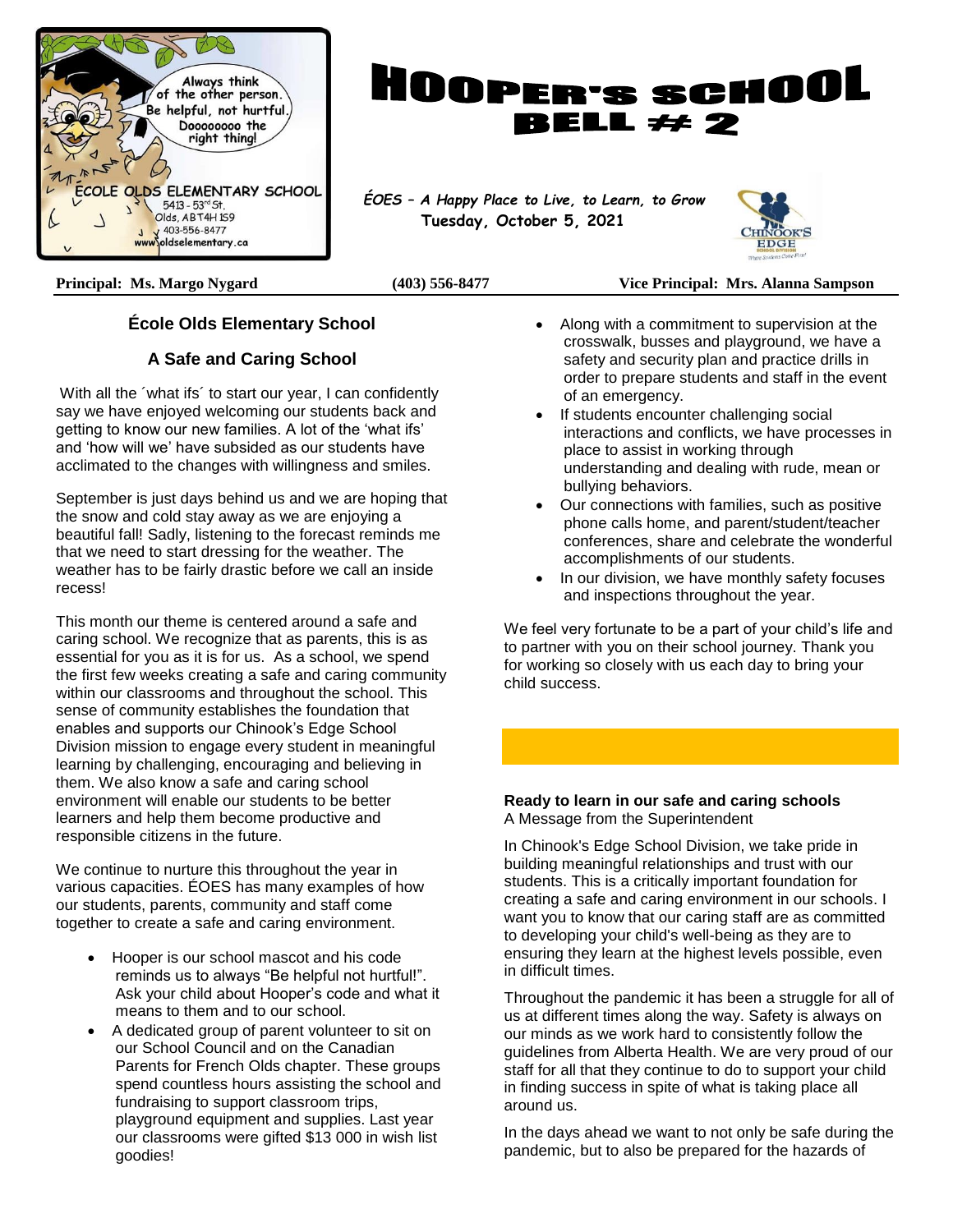winter weather. We know from previous years that winter weather can fall upon us at any time. Please make yourself and your child aware of our inclement weather procedures so that no one is caught off guard by an interruption in busing service or a brief school closure. Please take a moment to visit our [Inclement Weather](https://www.cesd73.ca/parents/inclement-weather)  [procedures](https://www.cesd73.ca/parents/inclement-weather) and ensure that your child is dressed for winter weather when they either ride one of our buses or walk to school on a cold day.

For Trustee updates and to read the latest **Board eNews,** please visit [our website.](https://www.cesd73.ca/board/trustee-update)

**Kurt Sacher, Superintendent of Schools**

#### **Mission:**

Chinook's Edge School Division will engage every student in meaningful learning by challenging, encouraging and believing in them.

#### **Vision:**

Chinook's Edge School Division will be universally recognized as a collaborative learning community where learning is personalized for all students to achieve success as compassionate and innovative global citizens.

## **SCHOOL CALENDARS FOR 2021-2022**

Our ÉOES Calendars For Parents for Pre-Kindergarten, Kindergarten, and all other Grades is now available on our website at [www.oldselementary.ca.](http://www.oldselementary.ca/)

Hard copies will also available at the office.

#### Dropping off & Picking Up Your Child Morning Drop Off

- Morning bell rings at 8:35am. Students can be dropped off at the school no earlier than 8:25am and head towards their classroom meeting area.
- Students will go to the outside of their classroom, where teachers will be waiting to greet them and then bring them inside
- If you will be later than 8:40am, please have your child use the front entrance as all other doors will be locked.

#### Afterschool Pick Up

- All students will be dismissed at 3:10pm. Students will exit to their predetermined meeting spots, buses, or walk home.
- Students cannot travel hallways to pick up siblings. These meetings will need to take place outside.

#### **Our Bell Schedule**

Sometimes it is hard to know when is best to pick your child up for an appointment so below, please find our current bell schedule.

8:35 Start of Class 10:10-10:23 Gr. K, 1, 2 Recess 11:40-12:10 Gr. 3-4 Recess 12:20-12:50 Gr. K, 1, 2 Recess 1:55 -2:08 Gr. 3-4 Recess 3:10 Dismissal

**Please remember that all students need to be picked up at 3:10.**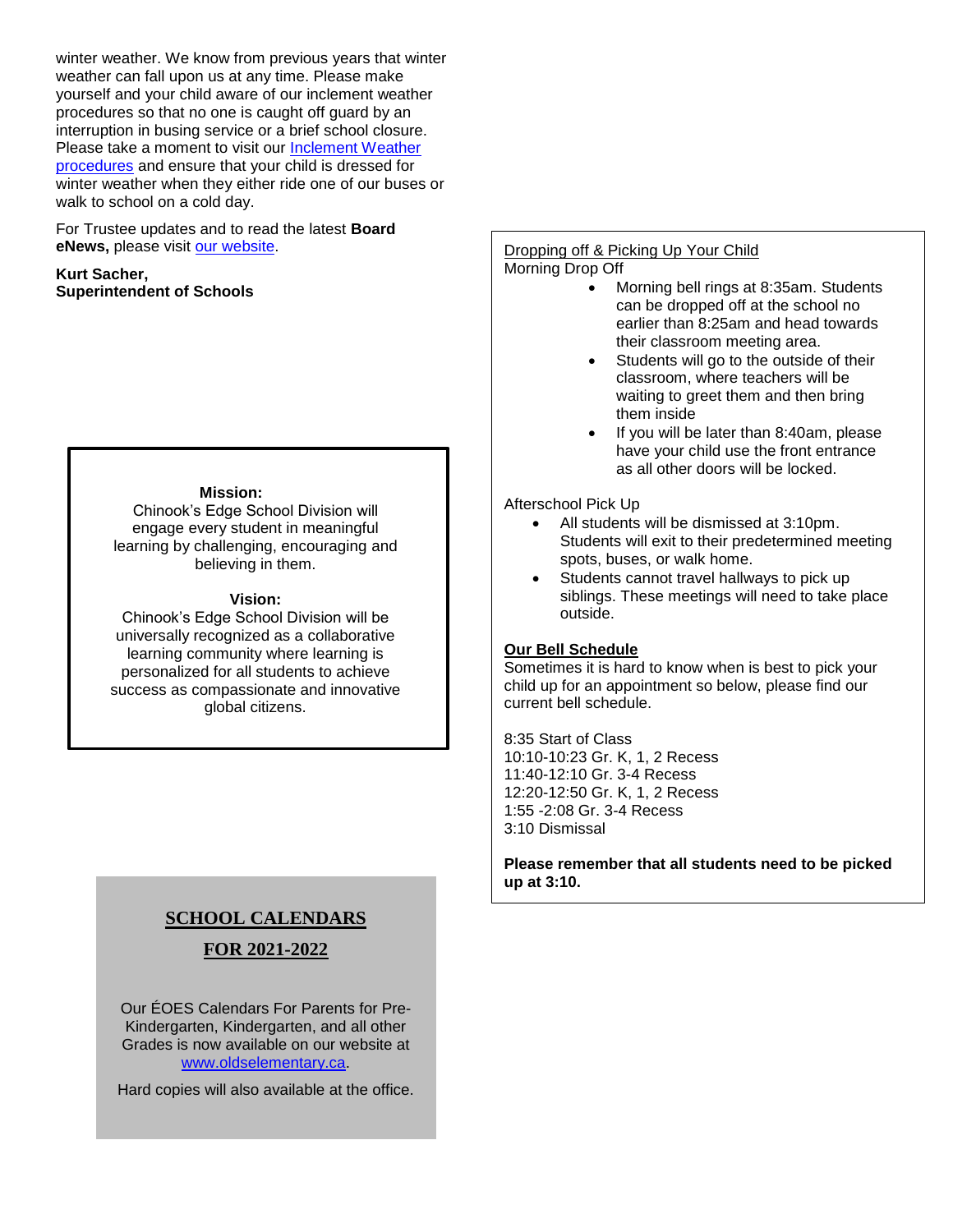### MUSIC NEWS **Lois Munchinsky**

In the music room, the first month of school has been wonderful! Students are engaging in a wide variety of musical activities and reviewing the basics of beat, rhythm, and melody. There is lots of learning happening and the benefits and joy of music are so evident in every class. I wish you a fabulous fall and a happy Thanksgiving!

#### **Physical Education Update – Oct. 2021 From Mr. Kish**

We have been enjoying another great fall season! The weather is so fantastic we have been able to have most gym classes outside where we have been exploring running techniques, soccer, and our annual running challenges.

We have been able to accomplish all of our Running Curriculum Objectives outside. Students have all had the chance to perform their best in a 50 meter dash (timed) as a way to learn sprinting technique. The fastest runners can run 50 meters in 8 or 9 seconds. Congratulations to all our speedy sprinters! Grades 2,3 and 4 participated in a 10 minute Run Challenge around our Kilometer Club Track. It is amazing how many terrific runners we have!

The younger grades have been outside as well learning how to race and run! We have walked the Cross Country Run Course and will run a modified race. We have also enjoyed learning how to play soccer. The Grade 1's had to complete a one lap race around the Kilometer Club Track to prepare them for next year's 10 minute challenge.

Our Cross Country Running Challenge Course is approximately 1.5 km long set up along the perimeter of the entire green space. All students in Olds Elementary must walk or run the course as part of their Gym Class. The tradition of racing the course will continue as always. After the races I will report on the winners and their race times. Cross Country Running (or walking) is a wonderful lifelong healthy habit that we encourage.

The 4x100 Meter relay is always a popular event which challenges runners to work together to carry the Baton 400 meters in 4 stages by taking turns (100 meters each). We have an Annual Challenge where students (grades 3,4 only) can make their own team to race against teams from other classes of the same grade. At the time of this news release we have not had the big showdown but anticipation is building! I will update the results in next month's news.

TERRY FOX UPDATE - Thank You to all parents who used the Olds Elementary link I sent to make a donation on behalf of our school to the Terry Fox Foundation. ALL students at OES ran the Terry Fox Run with their

teachers. If you would still like to make a donation and see our school's total please use the following link;

#### **<http://www.terryfox.ca/OldsElementary>**

I will be taking classes back into the gym soon when it gets too severe to be outside.

If there are any questions about your child's Physical Education Program, please feel free to contact me or the school office.

R Kish



#### **Smile! PORTRAIT DAY IS COMING**

Lifetouch Photography will be doing our School Photos again this year.

**NOTE: CHANGE IN DAYS FOR GRADES** Individual photos will be taken on *Tuesday, October 12th* for Pre-Kindergarten AM and PM, Tuesday/Thursday Kindergarten and Grades 1 and 2, and *Wednesday, October 13th* for Monday/Wednesday Kindergarten and Grades 3 and 4.

Teachers will send information home closer to the dates.

#### **RETAKES**

If your child will be absent for the original portraits, or if you have chosen not to order from the first previews, you will have a second opportunity to have your child's portrait taken on *Tuesday, November 2nd* in the morning only in the Library.

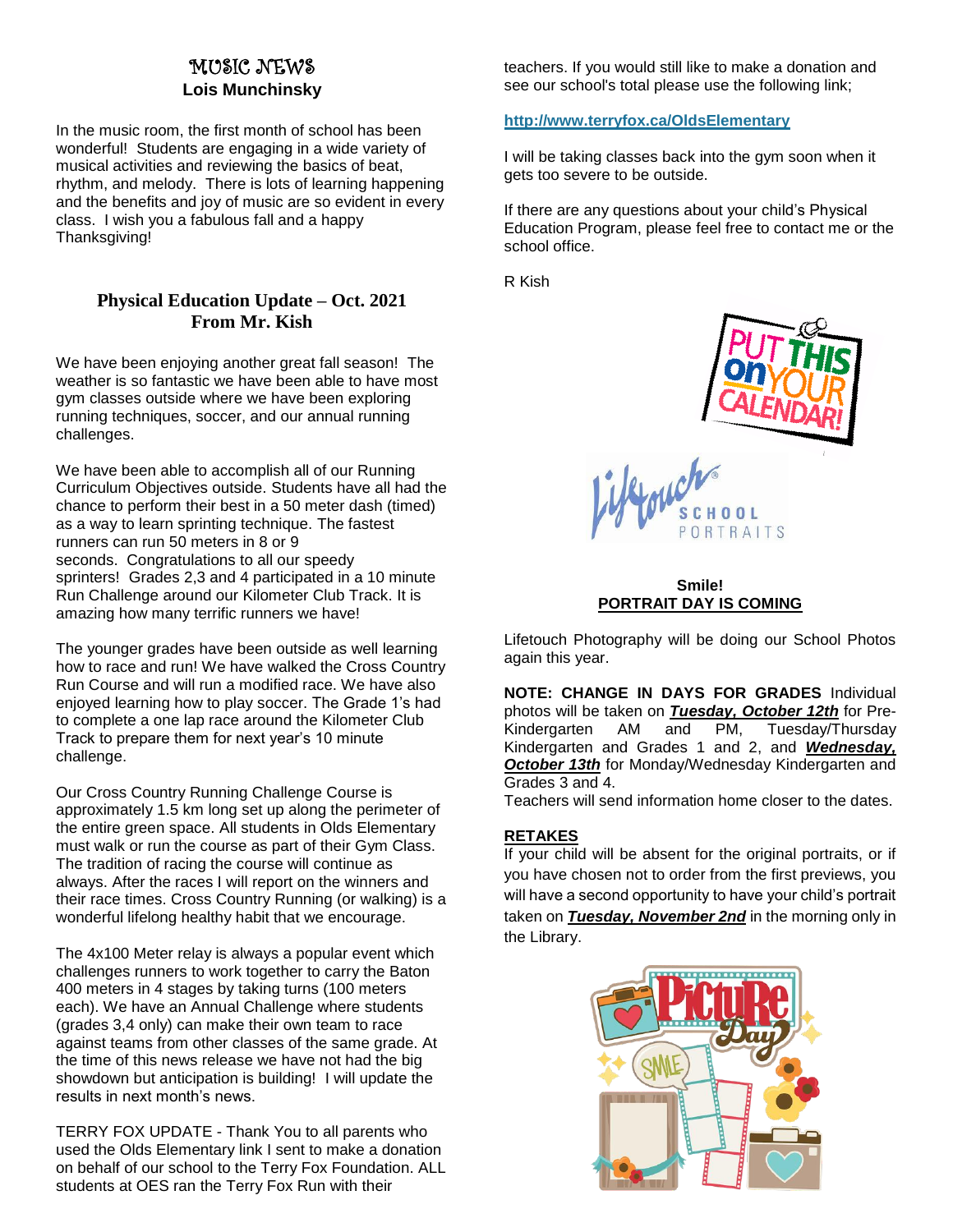

The Admazing Coupon Book fundraiser is still happening. The deadline to order a coupon book is Friday, November 26<sup>th</sup>.

Keep an eye out for our Purdy's chocolate fundraiser, which will start sometime in November. Be watchful for information in the November newsletter.



Just a friendly reminder to all parents of bussing students to phone your bus driver or transportation to let them know if your child will **NOT** be riding the bus on any given day. Communication helps so much with the transition at the end of the day. Thank-you!

**\*\*\*\*\*\*\*\*\*\*\*\*\*\*\*\*\*\*\*\*\*\*\*\*\*\*\*\*\*\*\*\*\*\*\*\*\*\*\*\*\*\*\*\*\*\***





A HUGE thank-you to our Parent Council for donating \$13,000.00 to the school in order for us to purchase some much needed equipment and resources for classrooms. The money was raised through Parent Council's fundraising efforts with a thank-you going out to all parents, community and staff, who helped support those fundraisers.





#### **MILK PROGRAM 2021-2022**

We are working on getting our milk program up and running. Unfortunately, we will have to wait until the new year, January 2022 to see if we can get the program going. Please stay tuned for information.

If your child had a *Milk ticket* that they were not able to use from a previous school year, they will be able to use it once our program commences.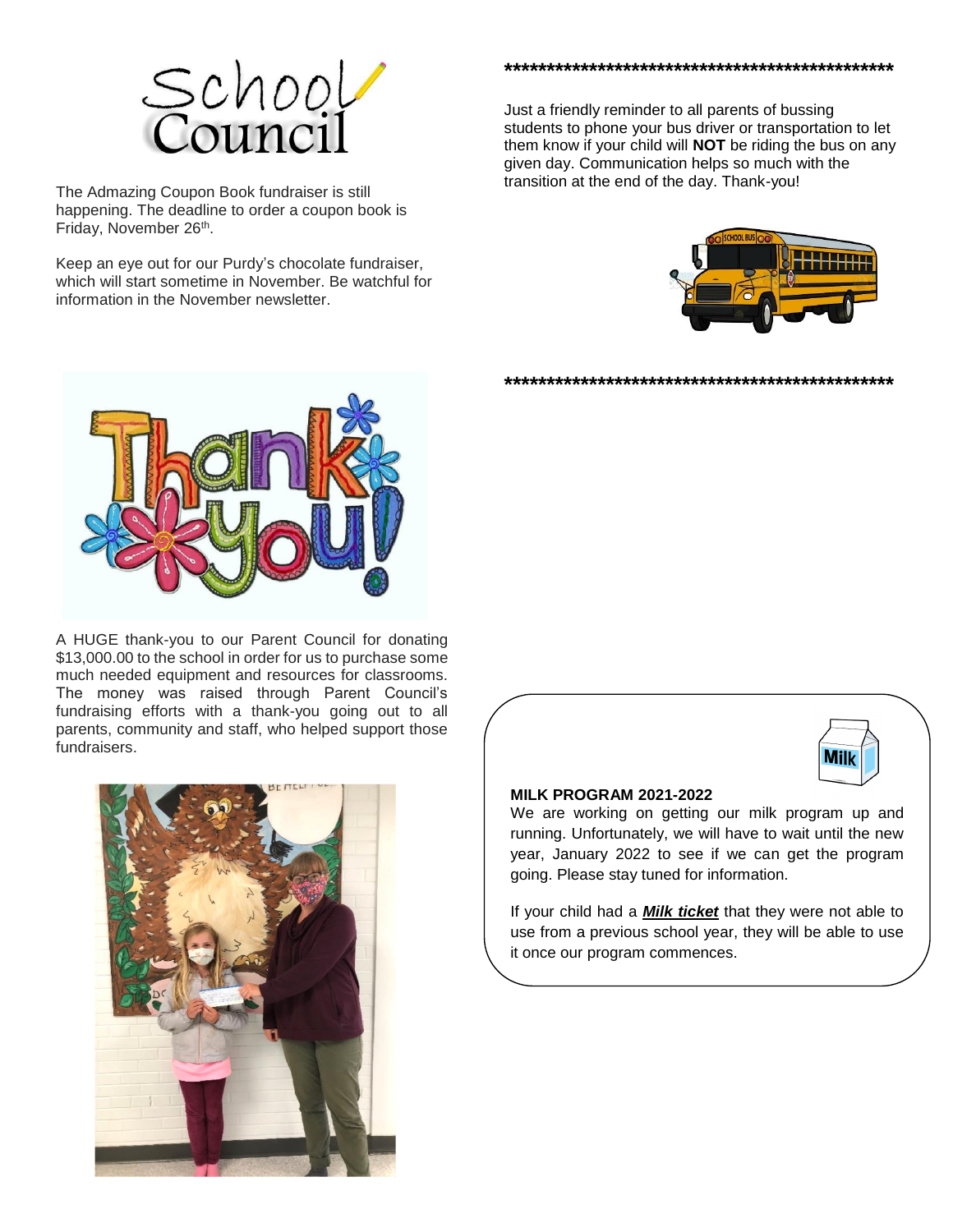

# Pay School Fees Online

Chinook's Edge School Division is pleased to offer the opportunity to pay student fees electronically. The online payment program provides a convenient payment option that saves time. You can make secure online payments by credit or debit card any time and receive a receipt.

# Safe. Secure. Simple.

Signing up only takes a moment. Here is how it works:

- 1. Go to<https://www.studentquickpay.com/chinook/> or find the link on the Chinook's Edge Website at [www.chinooksedge.ab.ca](http://www.chinooksedge.ab.ca/)
- 2. Take a few minutes to register and create an account for your child(ren).
- 3. Review and pay your child's fees using direct online payment.

If you are having technical issues with your parent account please email [feesupport@cesd73.ca](mailto:feesupport@cesd73.ca) for assistance or you can call Lisa Ormann at ÉOES.